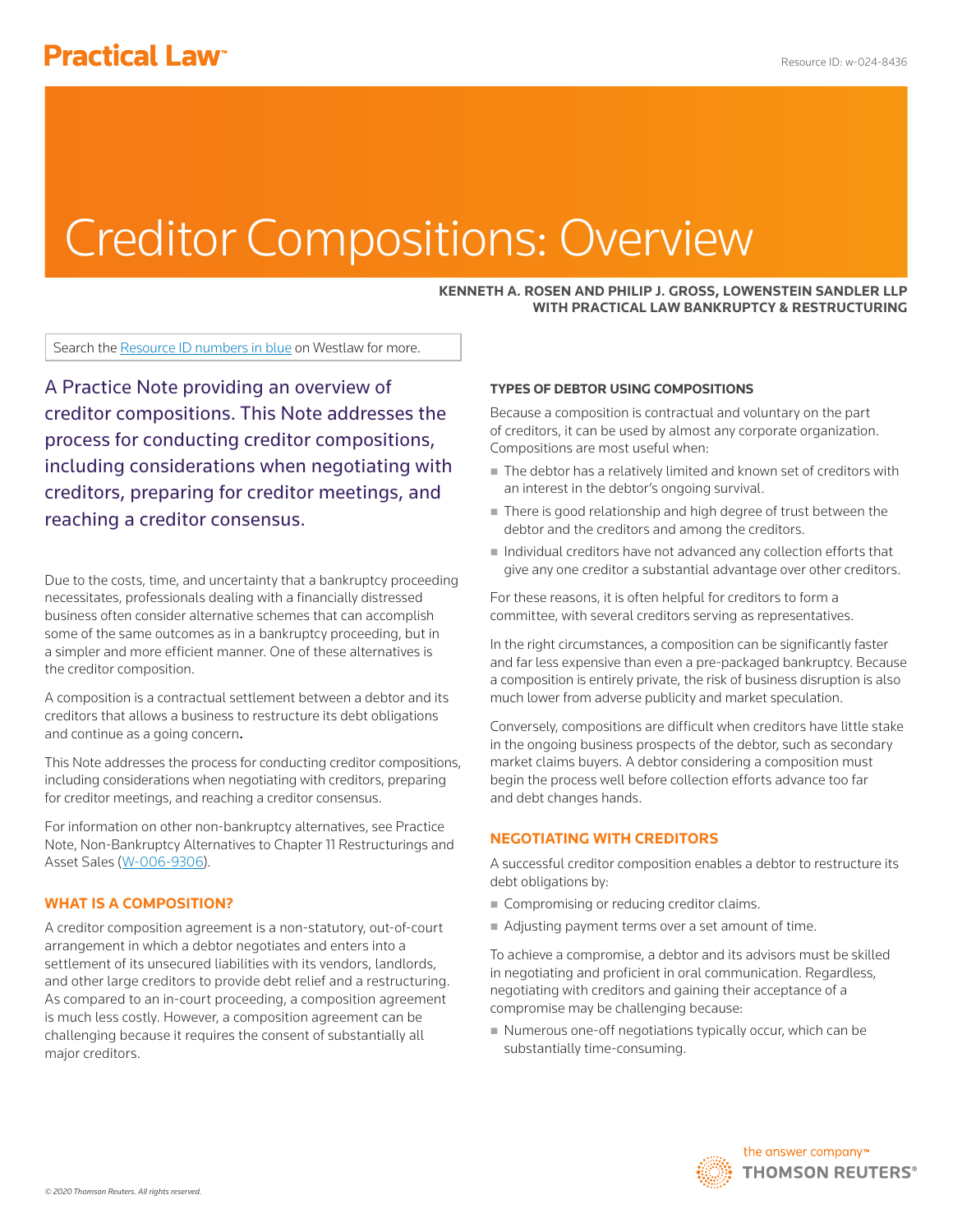- Certain creditors, particularly those holding larger claims, hold greater leverage and may ask for:
	- their own terms and unique arrangements; and
	- different treatment than other creditors.

While creditors may promise to keep an individual deal confidential from other creditors, that rarely occurs. Therefore, it is crucial that the debtor treat all creditors equally, without exception, when negotiating the composition agreement. If one creditor receives special treatment, it may result in additional creditors seeking the same treatment, which can make it impossible to achieve global consent.

#### **SELECTING A DEBTOR REPRESENTATIVE**

Determining which of the debtor's representatives should conduct the creditor negotiations and represent the company is an essential consideration for a successful composition. The debtor must consider whether its senior executives are best suited to answer questions posed by creditors. It is often preferable that creditors communicate directly with the debtor's counsel, financial advisor, or chief restructuring officer to navigate the process. However, the debtor should:

- Ensure that one of its senior executives, for example a chief executive officer, chief financial offer, or chief operational officer:
	- attend any meetings with creditors, either in person or in a video conference (based on the latest health authority recommendations due to the 2019 novel coronavirus disease (COVID-19) pandemic); and
	- participate on calls during the compromise process.
- Select one senior executive or manager, to respond to individual creditor inquiries before and after creditor meetings and conference calls. Incoming questions should not be answered on an ad hoc basis by the debtor's employees, other than the designated employee assigned to this task. This enables control over the debtor-creditor dialogue and avoids conflicting or inconsistent messages. In responding to creditors, the lead employee should have a prepared list of frequently asked question and follow a script of answers that has been vetted by counsel.

### **MAXIMIZING CREDITOR CONSENSUS**

A debtor's 20 largest unsecured creditors often hold approximately 80 percent of the debtor's unsecured trade debt. In that case, it may be cost efficient for the debtor to seek compromises only from its largest creditors. To accomplish this, the debtor should determine the dollar threshold for compromising creditor claims. Creditor claims falling below the dollar threshold can be part of an administrative convenience class of claims, which are paid in full at a slower rate.

### **SHARING FINANCIAL INFORMATION**

Before providing information to creditors regarding the debtor's financial affairs, the debtor and its advisors should require that each creditor execute a confidentiality agreement or nondisclosure agreement (NDA). NDAs should be short, in plain English, and reviewed by counsel.

However, even when sharing financial information subject to an NDA, there is a risk that the information may be misinterpreted by the

creditor or leaked to other parties not subject to the NDA. This may result in:

- Damaged relationships with customers and vendors.
- Competitors using sensitive information to take advantage of the debtor's financial situation for their own benefit.

Therefore, the debtor should ensure that:

- **Financial information in written materials does not contain any** excessive detail. For example, a debtor should present its balance sheet and income statement in a summary fashion, without a detailed breakdown or supporting schedules for each line item.
- Highly confidential information is only shared by telephonic, video, or in-person meetings if circumstances permit.

## **PREPARING FOR THE CREDITOR MEETING**

Before the initial meeting with creditors, the debtor's senior management representative should reach out to each of the invited creditors and have a pre-meeting call to:

- $\blacksquare$  Provide a preview of the presentation. The debtor may provide the creditor with a brief overview of its financial situation, which typically entails an explanation of strong business operations and recent cash flow problems. When providing this preview, the debtor should:
	- $\bullet$  explain that it does not have the financial capability to pay all creditors in-full and on current payment terms; and
	- avoid discussing the debtor's liquidation analysis or recoveries under alternative restructuring scenarios. If the creditor inquires whether the debtor intends to seek a discount on the creditor's claim or alternative payment terms, the debtor may respond that it is seeking to avoid that scenario but is evaluating all options that are to be discussed at the meeting.
- Assess the creditor's view regarding the proposed creditor compromise. The debtor should explain that the purpose of the upcoming meeting is to reach consensus on a compromise that is fair to all creditors and garner the creditor's support in the pre-meeting call.

By individually approaching each creditor in advance of the larger meeting, the debtor may get an understanding of the creditor's sentiment and whether the creditor:

- $\blacksquare$  Is hostile or supportive of the debtor's efforts
- $\blacksquare$  Has specific concerns regarding a compromise.
- Intends to recommend the compromise to other creditors.

Understanding a creditor's position and questions in advance of the larger meeting enables the debtor to properly prepare for the meeting, anticipate the creditors' questions, and possibly avoid unforeseen issues during the meeting.

The debtor should also learn which of the creditor's representatives is attending the meeting because that may impact the creditor's position. If the creditor representative is:

- A salesperson, the creditor may be concerned that any reduction in the creditor's claim may directly impact its commission.
- A credit manager, the debtor's situation may be causing the creditor manager internal embarrassment.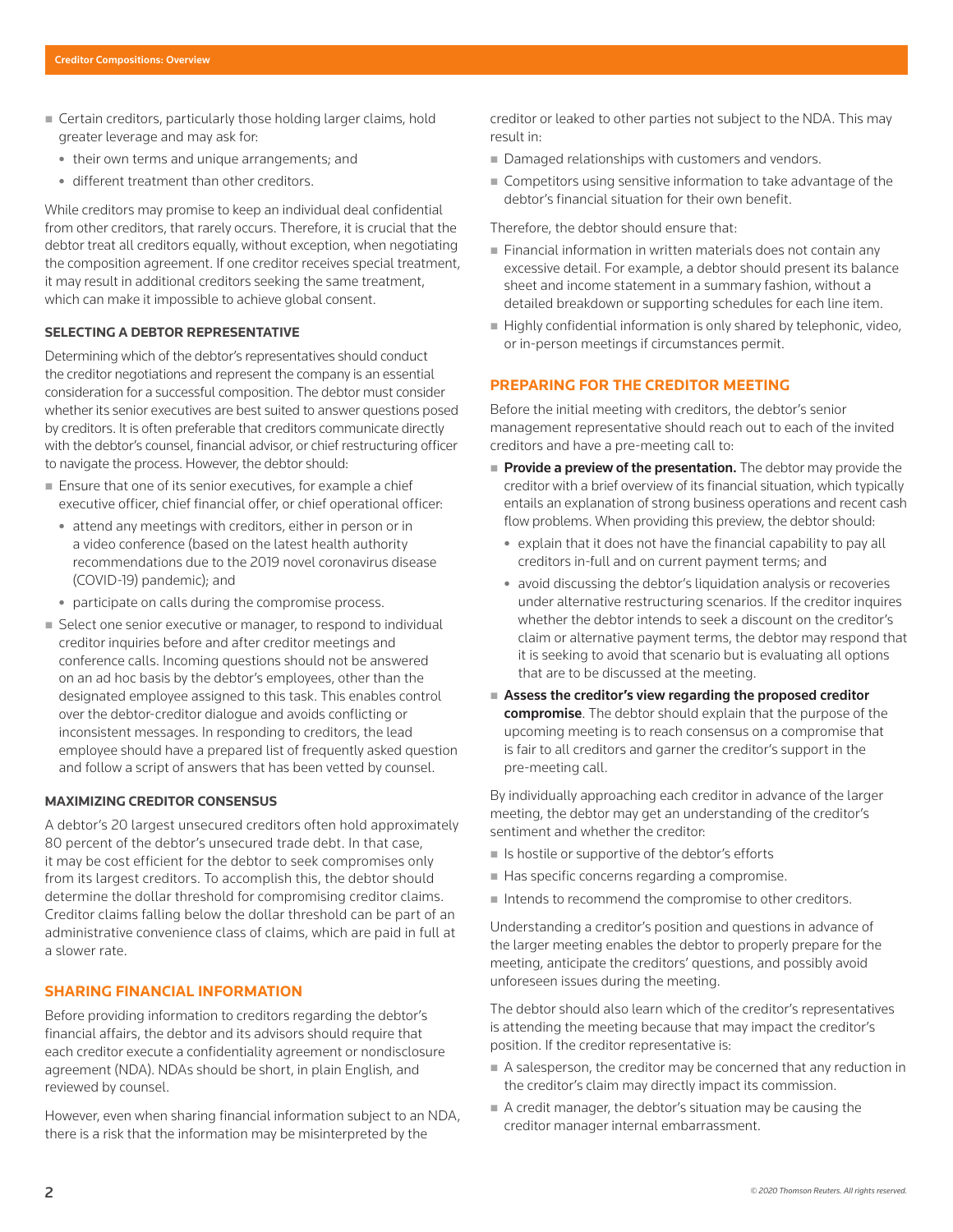After the debtor completes its pre-meeting conversations, the debtor should ensure that at least one creditor is present at the meeting to outwardly support the composition proposal. That creditor can influence other creditors at the meeting, both in the presence of the debtor and at the conclusion of the meeting when creditors talk among themselves.

## **MEETING LOGISTICS**

The debtor must consider the format and logistics for conducting the meeting with its largest unsecured creditors. A debtor's options typically include holding the meeting:

- At its advisor's office.
- At its own office.
- By conference call.
- By video conference.
- In a hotel conference room near an airport or a convenient location for creditors traveling to the meeting.

A debtor's determination of the meeting format and location ultimately depends on:

- The geographic location of the largest unsecured creditors.
- The creditors' willingness to travel, which is often dependent on the size of the creditors' claims.

The COVID-19 pandemic has substantially impacted the ability of parties to travel and appear in-person due to shelter-in-place orders or other mandated restrictions. Therefore, until the COVID-19 pandemic subsides, debtors must adjust accordingly and conduct all creditor meetings by telephone or video conference.

#### **IN-PERSON MEETINGS**

If geography permits or creditors are willing to travel, in-person meetings (or video conferencing during the COVID-19 pandemic) are an optimal means of presenting the composition settlement. In-person meetings provide creditors with an opportunity to meet each other, compare notes, and determine a strategy of cooperation. However, in-person meetings also enable a hostile creditor to spread misinformation or negative sentiments to discourage a successful composition. The debtor must, therefore, weigh these possibilities when assessing whether to gather its largest creditors and their representatives for an in-person meeting.

When determining the venue for an in-person meeting, debtors should consider:

- Whether holding the meeting at the debtor's place of business would raise unnecessary questions or concerns for the debtor's employees, triggering an unnecessary and possibly damaging morale.
- Whether conducting the meeting at the debtor's advisor's office may:
	- intimidate creditors; or
	- cause creditors to bring their own attorneys to the meeting, who often alter the dynamic and control the negotiations.

#### **TELEPHONIC MEETINGS**

Conducting the creditor meeting by conference call is viable option when:

- $\blacksquare$  In-person meetings are not feasible (for example, during the COVID-19 pandemic)
- A debtor prefers that creditors do not meet each other to avoid negatively influencing support of the composition.

Except for the presenter, the debtor should conduct the meeting with all parties placed in a listen-only mode. Creditors should be invited to email or text their questions to the presentation leader. This avoids interruptions and allows the debtor to prevent a disgruntled creditor from interrupting the presentation with a question that seeks to derail the debtor's efforts to create consensus.

## **MEETING SETUP**

In preparing for the meeting, whether it is held in-person or telephonically, the debtor should be mindful to:

- Create a meeting environment that facilitates listening and conversation.
- Deliver the presentation by PowerPoint or similar program rather than distributing written presentation materials at the meeting or by electronic means. This avoids the risk that any printouts or handouts may find their way into the public domain, including the hands of competitors.
- Set a clear agenda, which begins with delivering the presentation uninterrupted, followed by a brief amount of time for questions.

## **INVOLVEMENT OF CREDITORS' COUNSEL**

Creditors often engage counsel to represent their interests in negotiating the composition. If a creditor's counsel reaches out to the debtor in advance of the meeting, the debtor should take note whether counsel is friendly or hostile. Counsel and its client may not always share the same position. A creditor may be concerned about retaining future business and not alienating the debtor from issuing future purchase orders. Counsel, however, may be interested in being retained by other creditors to represent their collective interest, taking a more aggressive approach to attract a new engagement. A debtor should not hesitate to ask a creditor if its counsel's aggressive posture is reflective of its relationship with the debtor.

It is not uncommon for a creditor's attorneys to appear at the creditors meeting, either in-person or telephonically, to aggressively advocate for the creditor or position itself to be selected as counsel to an unofficial or ad hoc creditors' committee. If this occurs at the meeting, it is advisable for the debtor:

- $\blacksquare$  To maintain composure and avoid appearing visibly disturbed.
- $\blacksquare$  To continue with the presentation and defer any questions to a later point in the meeting.

Approaching an aggressive counsel in this manner may yield positive results from the meeting and move the parties further along the path of reaching a creditor compromise agreement.